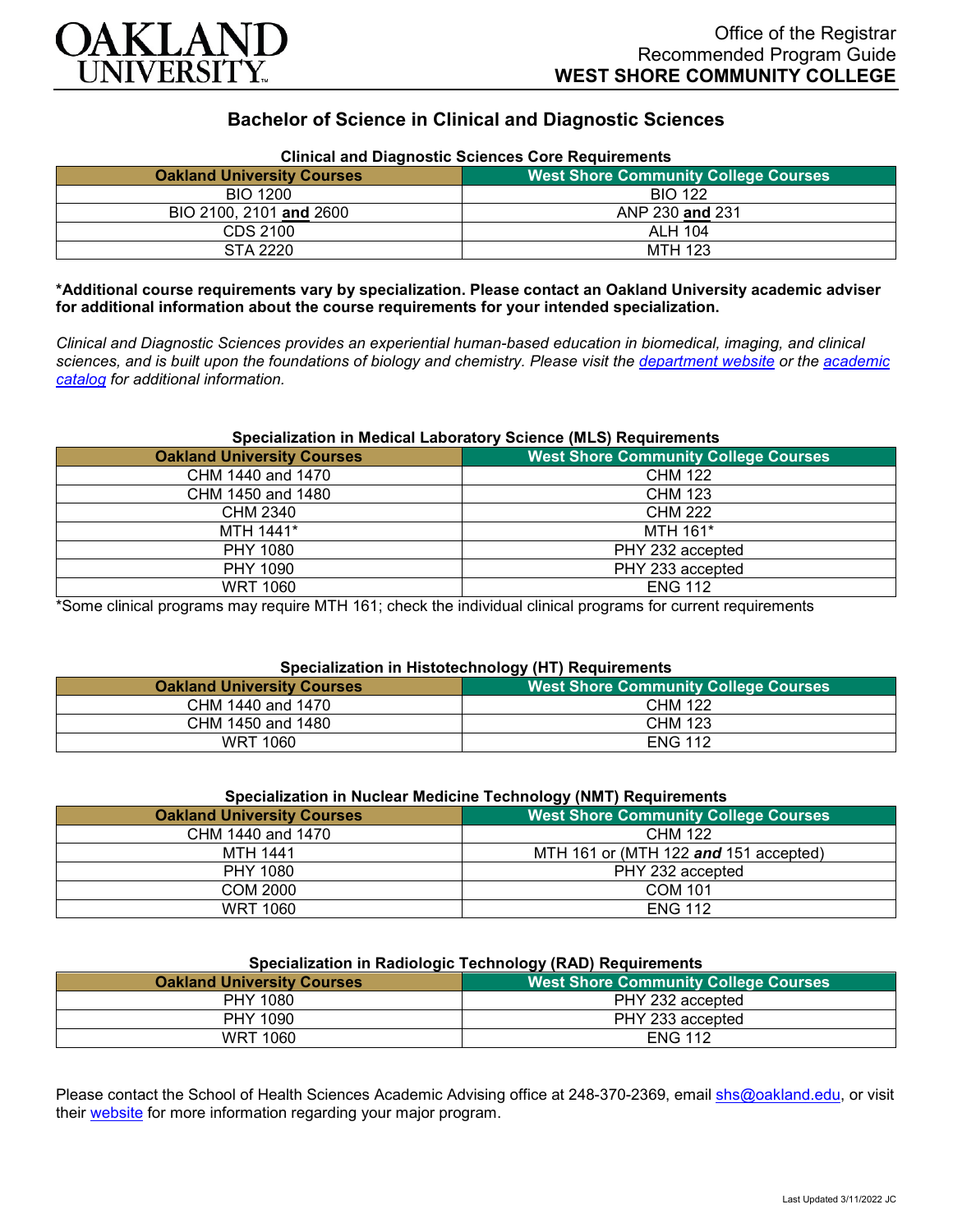

# **Bachelor of Science in Clinical and Diagnostic Sciences**

| <b>Clinical and Diagnostic Sciences Core Requirements</b> |                                             |
|-----------------------------------------------------------|---------------------------------------------|
| <b>Oakland University Courses</b>                         | <b>West Shore Community College Courses</b> |
| <b>BIO 1200</b>                                           | <b>BIO 122</b>                              |
| BIO 2100, 2101 and 2600                                   | ANP 230 and 231                             |
| CDS 2100                                                  | <b>ALH 104</b>                              |
| STA 2220                                                  | MTH 123                                     |

**\*Additional course requirements vary by specialization. Please contact an Oakland University academic adviser for additional information about the course requirements for your intended specialization.**

*Clinical and Diagnostic Sciences provides an experiential human-based education in biomedical, imaging, and clinical sciences, and is built upon the foundations of biology and chemistry. Please visit the [department website](https://www.oakland.edu/shs/clinical-and-diagnostic-sciences/) or the [academic](http://catalog.oakland.edu/preview_program.php?catoid=53&poid=8663)  [catalog](http://catalog.oakland.edu/preview_program.php?catoid=53&poid=8663) for additional information.*

#### **Specialization in Pre-Clinical Professions (Medicine, Dentistry, Optometry, Veterinary Medicine) Requirements**

| <b>Oakland University Courses</b>               | <b>West Shore Community College Courses</b>     |
|-------------------------------------------------|-------------------------------------------------|
| CHM 1440 and 1470                               | CHM 122                                         |
| CHM 1450 and 1480                               | <b>CHM 123</b>                                  |
| CHM 2340, 2350 and 2370                         | CHM 222 and 223                                 |
| PHY 1010 and 1100                               | <b>PHY 232</b>                                  |
| PHY 1020 and 1110                               | <b>PHY 233</b>                                  |
| <b>WRT 1060</b>                                 | <b>ENG 112</b>                                  |
| Elective Credits (more options available at OU) | ENG 111; MTH 161; MTH 222; (ALH 114 or PSY 265) |

#### **Specialization in Pre-Pharmacy Requirements**

| <b>Oakland University Courses</b> | <b>West Shore Community College Courses</b> |
|-----------------------------------|---------------------------------------------|
| CHM 1440 and 1470                 | <b>CHM 122</b>                              |
| CHM 1450 and 1480                 | CHM 123                                     |
| CHM 2340, 2350 and 2370           | CHM 222 and 223                             |
| MTH 1554                          | <b>MTH 222</b>                              |
| PHY 1010 and 1100                 | <b>PHY 232</b>                              |
| WRT 1060                          | <b>ENG 112</b>                              |

#### **Specialization in Pre-Physician Assistant Requirements**

| <b>Oakland University Courses</b> | <b>West Shore Community College Courses</b> |
|-----------------------------------|---------------------------------------------|
| <b>BIO 1201</b>                   | Satisfied by completing (BIO 122 and 123)   |
| CHM 1440 and 1470                 | <b>CHM 122</b>                              |
| CHM 1450 and 1480                 | <b>CHM 123</b>                              |
| CHM 2340                          | <b>CHM 222</b>                              |
| PHY 1010 and 1100                 | <b>PHY 232</b>                              |
| <b>PSY 1000</b>                   | <b>PSY 161</b>                              |
| <b>PSY 2250</b>                   | ALH 114 or PSY 265                          |
| <b>WRT 1060</b>                   | <b>ENG 112</b>                              |

Please contact the School of Health Sciences Academic Advising office at 248-370-2369, email [shs@oakland.edu,](mailto:shs@oakland.edu) or visit their [website](http://www.oakland.edu/shs/advising) for more information regarding your major program.